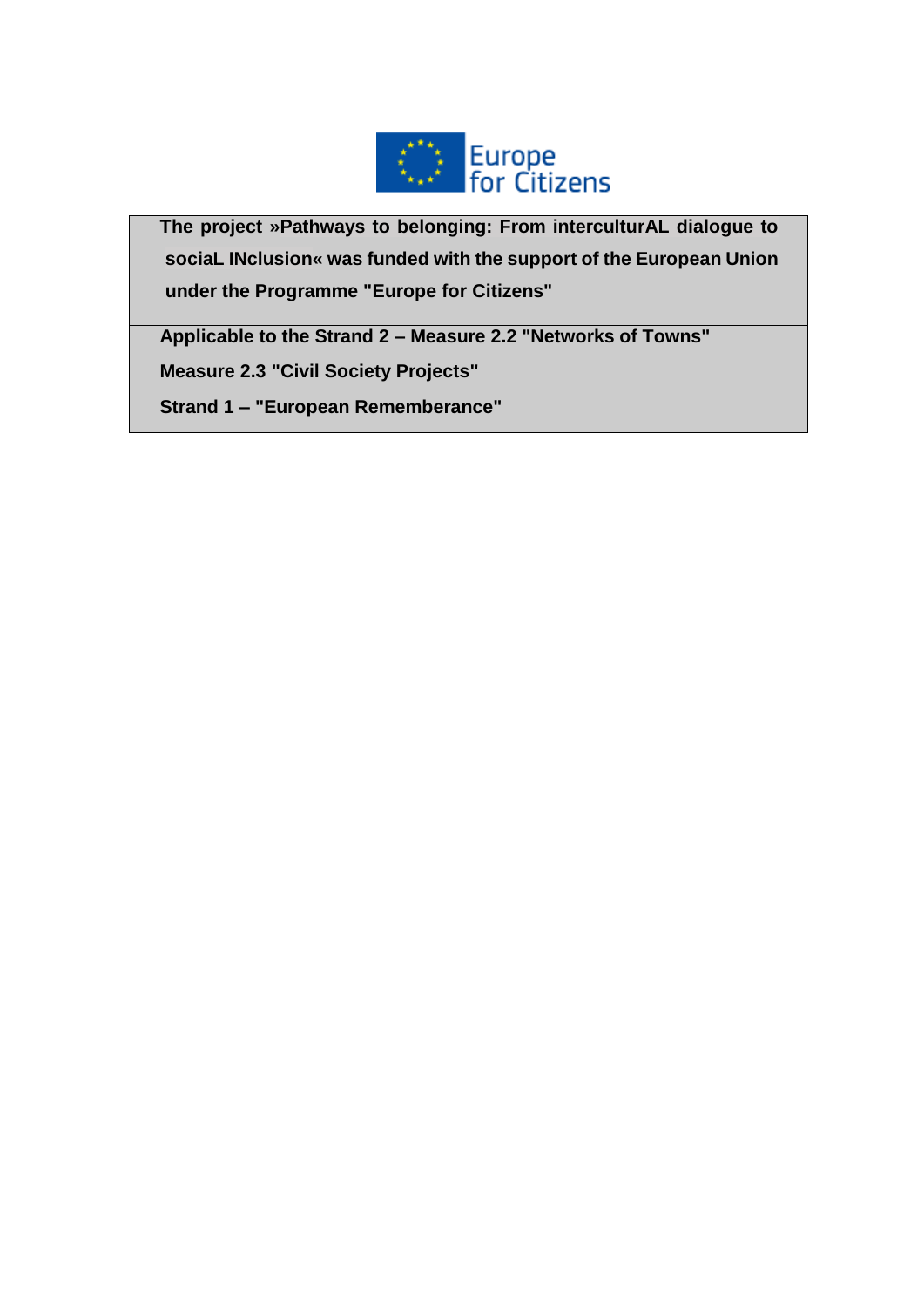# **Event 1**

**Participation:** The event involved 51 citizens, including 33 participants from Slovenia, 4 participants from Greece, 5 participants from Kosovo, 3 participants from Poland, 2 participants from Cyprus, 2 participants from Italy, and 2 participants from Montenegro.

**Location/Dates:** The event took place in Zasavje region, (Slovenia) from 28/03/2019 to 30/03/2019

**Short description:** The aim of the event was to establish the foundations of the project and make acquaintances among project participants. The activities were aimed to strengthen intercultural dialogue, tolerance and to exchange good practices. Association for Developing Voluntary Work Novo mesto (also a partner in ALL IN project) presented migrations and its challenges and gave a theoretical framework to Slovenian experiences with recent migrations. Through a workshop, using World Cafe Methodology, the participants were encouraged to think and to exchange good practices of integration in their countries. At Youth Center Trbovlje, participants were presented with a Safe Haven project, which was co-financed by Erasmus + Programme, and the result of the project – the Suitcase game in which participants were confronted with different situations, which are a part of migrants' everyday life. An important aspect of the project is the variety, which can also be addressed through culinary, so we presented Slovenian culture through a variety of tastes (Zasavje and Slovene cuisine, jointly with the food of foreign cultures that can be found in Zasavje region) together with cultural program. We were also discovering the culture of one of the most represented migration minority in Zasavje region. Dinner and cultural program were hosted by Serbian Cultural Association Sava Hrastnik. Rich cultural heritage of Zasavje region was presented through virtual and augmented reality at 4th Dritl, the Virtual Museum of Coal Mining.

## **Event 2**

**Participation:** The event involved 72 citizens, including 37 participants from Kosovo, 2 participants from Montenegro, 2 participants from Italy, 4 participants from Slovenia, 1 participant from Cyprus, 2 participants from Greece, 2 participants from Poland, 21 participants from Serbia, 1 participant from Switzerland, and 1 participant from Bosnia and Herzegovina.

**Location/Dates:** The event took place in North Mitrovica, (Kosovo) from 5/06/2019 to 8/06/2019

**Short description:** The aim of the event called "Shape of multi-ethnic" was to make project partners aware of the unique intercultural environment of Mitrovica and northern Kosovo\* in general. We were fully aware that the usual image of Kosovo\* presented to the world is that of conflict and instability. We wanted to show that behind these narratives common people live. Project partners had the opportunity to visit the Roma settlement in Mitrovica, where the representatives of Caritas Kosova and UNICEF presented the history of the settlement and how its inhabitants migrated during and after the conflict of 1999. Later, partners visited three families, with whom Caritas professional team works (with both,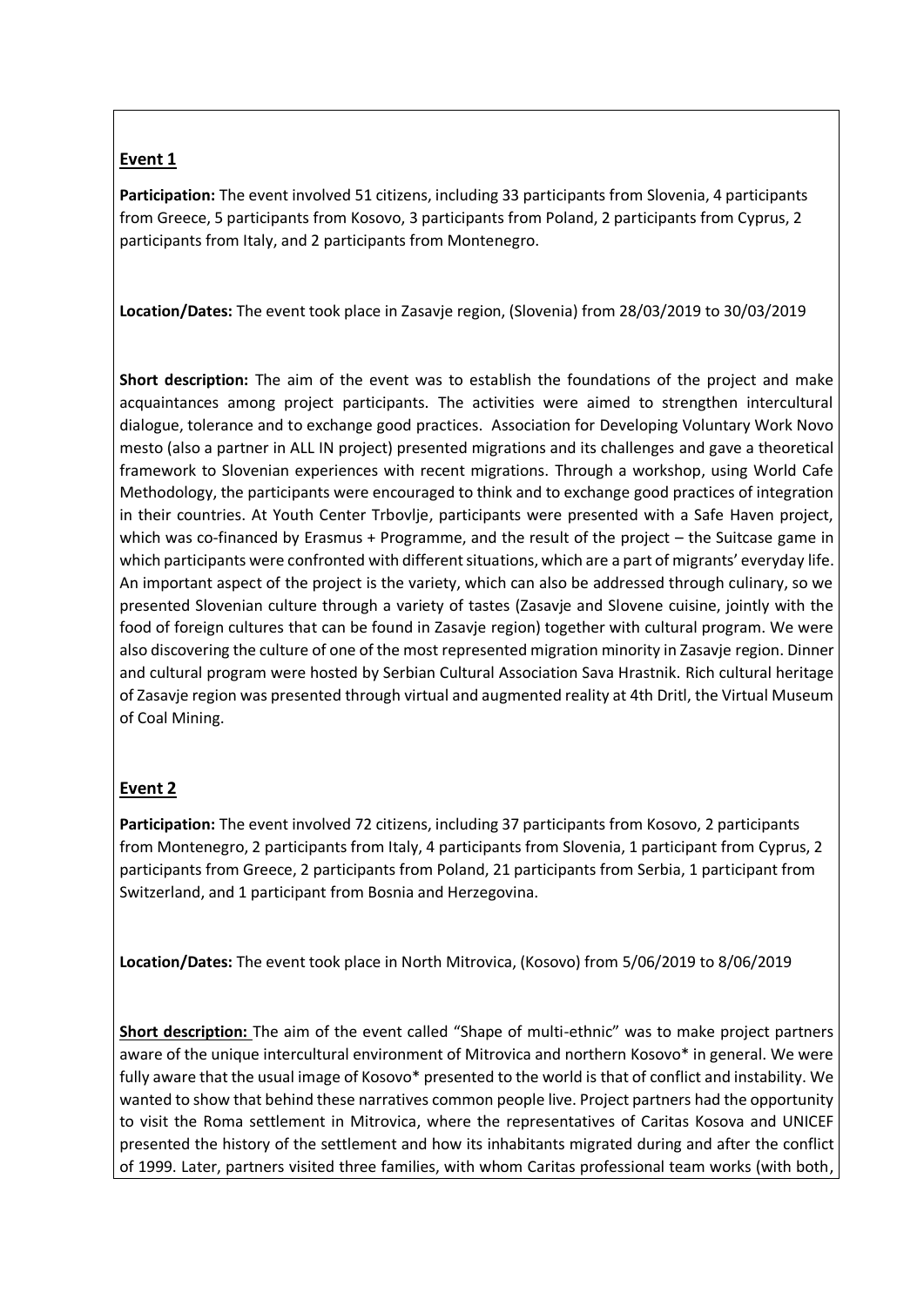parents and children) according to Portage methodology, and they witnessed the positive impact it has on education. We saw the documentary "Sound bridges of Kosovo" by Birol Urcan – the unique story of an amateur multi-ethnic big band, one of a kind in former Yugoslavia, which was very emotional for everyone present and raised awareness about the vivid multicultural environment in Kosovo. Through the workshop/panel in Civic Energy Center, partners were introduced with Competencies passport methodology and its application to the work with vulnerable groups, especially with migrants and returnees (repatriated persons). Representatives from local NGOs provided us with information about EU programmes available for students and CSOs in Kosovo\* at EU House premises. We were also hosted by the members of an NGO "Vredne Kolasinke", who promotes and preserves traditional heritage at Gazivode lake, where we experienced traditional cuisine and handcrafts. On the last day, ALL IN participants joined an inclusive creative workshop held at the private cultural center "Aquarius". Members of the Children's art studio, pupils from primary school "Vlado Cetkovic", and members of the informal group "UM za decu" demonstrated some ceramics painting techniques. Later, the products of the workshop were distributed by workshop participants to local cafes.

# **Event 3**

**Participation:** The event involved 81 citizens, including 16 participants from Poland, 8 participants from Ukraine, 7 participants from Italy, 6 participants from Czech Republic, 5 participants from Greece, 5 participants from Croatia, 4 participants from Montenegro, 4 participants from Slovenia, 3 participants from Spain, 3 participants from Portugal, 2 participants from Bosnia and Herzegovina, 2 participants from Kosovo, 2 participants from Germany, 2 participants from Serbia, 1 participant from Belgium, 1 participant from Cyprus, 1 participant from France, 1 participant from Georgia, 1 participant from Ireland, 1 participant from China, 1 participant from Lithuania, 1 participant from Hungary, 1 participant from Malta, 1 participant from Norway, 1 participant from Slovakia, and 1 participant from UK.

**Location/Dates:** The event took place in Krynica - Zdroj, (Poland) from 3/09/2019 to 5/09/2019

**Short description:** The aim of the event called "Discussion & dissemination" was to participate in sessions and events, share knowledge and good practices at transnational level, and foster intercultural dialogue at one of the biggest events in Europe – Economic Forum. Through workshop entitled "Neighbours from Across the Eastern Border. Migrants from Ukraine in Polish Society" we got to know about the current status of Ukrainian migrants in Poland – problems they face, forms of assistance, events organized by and for the Ukrainian minority, etc. Project partners took part in two panels concerning migration. The discussion 'Labour Migration – a Chance or a Challenge?' focused on various – both positive and negative – aspects of economic migration in Europe, and the panel 'Integrating Immigrants – Social Challenges to be Faced, Political Price to be Paid' where participants of the discussion tried to find an answer to the question of how to stop the migration crisis and how to integrate immigrants effectively. They also got to participate in many interesting plenary sessions concerning a variety of topics and with them raise knowledge about European policy and civic participation. Since a big part of the project ALL IN is also local cuisine, with which we can bring a piece of foreign culture to every single household, we were also enjoying an intercultural evening with local Polish cuisine.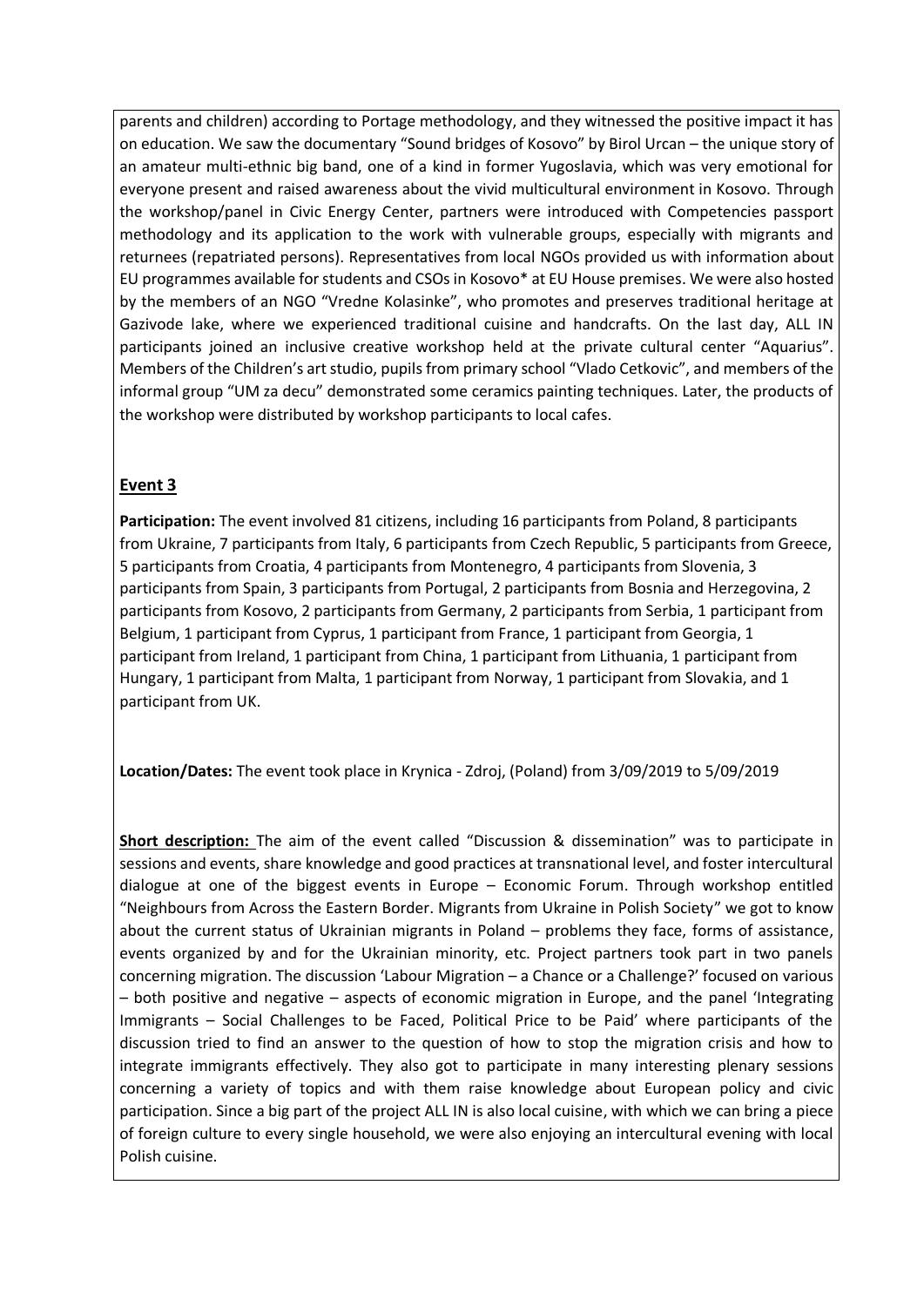## **Event 4**

**Participation:** The event involved 56 citizens, including 39 participants from Italy, 3 participants from Greece, 3 participants from Montenegro, 3 participants from Kosovo, 2 participants from Slovenia, 2 participants from Poland, 1 participant from Cyprus, 1 participant from France, 1 participant from Hungary, and 1 participant from Lithuania.

**Location/Dates:** The event took place in Rome, (Italy) from 26/11/2019 to 28/11/2019

### **Short description:**

The aim of the event called "Activities for an inclusive society" was to present the characteristics of the Italian reception system, analysing both the criticalities and the initiatives of good reception and integration of migrants. The participants were presented with a good practice, as they visited the headquarters and services to migrants and refugees provided by In Migrazione association. As a part of the study visit they also experienced a guided tour to Esquilino, the Roma multi-ethnic district, and gained new methods and approaches for social inclusion in an experiential workshop at the Italian L2 school for asylum seekers, refugees, and vulnerable migrants, managed by ASINITAS Onlus, which deals with the education and training of migrants, provides the opportunity to learn Italian, and takes care of theatre workshops and various trainings as well as professional courses. One of the important organizations which deals with the integration of immigrants and provides comprehensive support to foreign adults in vocational training is also Inmigrazione Onlus. The participants met with Marco Omizzol, a sociologist who has been dealing with key challenges for many years, such as migration, the mafia, the international trade in white goods for the exploitation of workers. Everyone present listened with interest to his true story as he joined the migrant workers in the fields for a few months and got to know the system and the conditions in which they live and work from the inside. Since then, the public has been regularly informed about the issue of migrants, and in recent years it has been successful in changing Italian legislation. Since the title of the project meeting was "Activities for an inclusive society" we visited Programma Integra which develops and implements activities for migrants and asylum seekers; social and educational activities, training and research, and provides comprehensive information on the situation of migrants in Italy. To gain knowledge about working with vulnerable groups and migrants we participated in workshops with two experts on migrant issues – Nino Ginetti and Ercolo Boni, who have been providing initial support and advice on integration into Italian society for many years, thus providing an inexhaustible source of information for anyone interested in such topics.

#### **Event 5**

**Participation:** The event involved 68 citizens, including 17 participants from Italy, 15 participants from Slovenia, 12 participants from Greece, 7 participants from Cyprus, 7 participants from Kosovo, 5 participants from Montenegro, and 5 participants from Poland.

**Location/Dates:** The event took place online and it was hosted by Municipality of Pegeia, (Cyprus) from 15/12/2020 to 16/12/2020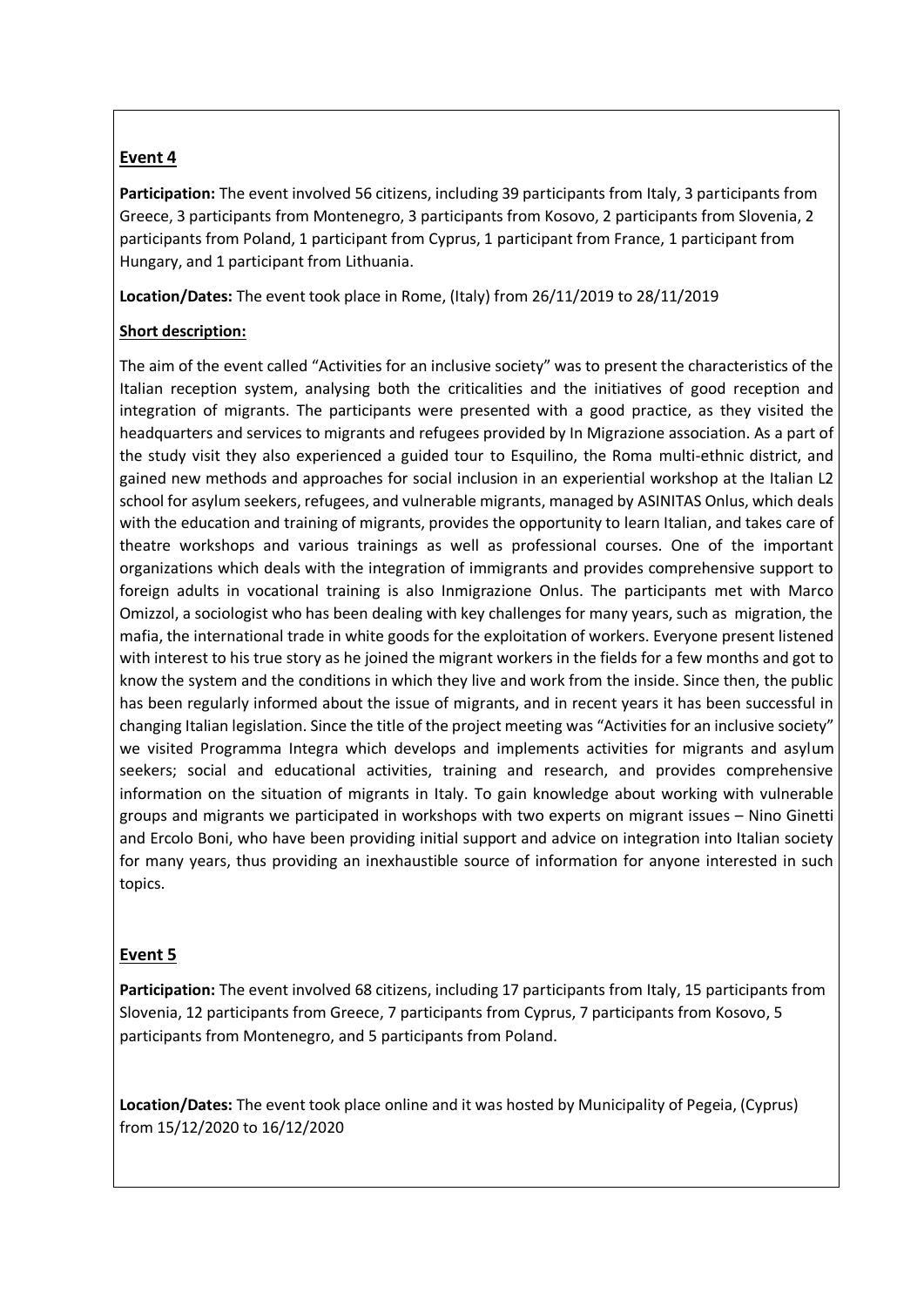**Short description:** The aim of the event called "A divided culture" was to raise intercultural dialog and raise awareness and knowledge of the migrant situation in Cyprus as a divided and intercultural EU country. Through workshops and presentations we learned about the physical and mental division of thisisland country, the migratory picture of the environment, the integration of immigrants into society, the acceptance of diversity, and intercultural dialogue. The organizers also touched on the current topic of the Covid-19 pandemic, which affected both the arrival of migrants and their stay. The presenters made also sure to divert the attention to the migration situation on the island and the almost unbearable obstacles that are posed by the sheer number of flows as Cyprus has the highest number of asylum seekers per capita of all the European Member States. The general public could participate in a lecture by dr. Christos Hadjioannou on racism and inclusion. Several contents were intended for concrete measures that enable the active participation of migrants. The Cypriot society is looking for solutions through employment programs, sports, and other local initiatives implemented by various non-profit, non-governmental, and youth organizations, which aim to empower the multi-ethnic population. The meeting aimed to raise awareness of the importance of policymaking process and successful and smooth integration.

### **Event 6**

**Participation:** The event involved 74 citizens, including 18 participants from Slovenia, 12 participants from Greece, 12 participants from Italy, 10 participants from Kosovo, 8 participants from Poland, 6 participants from Montenegro, 4 participants from Serbia, 1 participant from Cyprus, 1 participant from Ireland, 1 participant from Norway, and 1 participant from Romania.

**Location/Dates:** The event took place online and it was hosted by Centre for Democracy and Human Rights CEDEM, (Montenegro) from 22/03/2020 to 23/03/2020

**Short description:** The aim of the event called "Tolerance & Diversity" was to analyse current migration challenges that European society faces and to discuss social inclusion of migrants and ethnic minority families, as well as to enhance the role and contribution of the civil society organizations in the migration time. Through series of panels and workshops we got to learn about the social inclusion of migrants and ethnic minority families. During the meeting, a constructive dialogue was developed together with representatives of local authorities, civil society organizations, and groups directly concerning the topic. Representatives of Civic Alliance, Red Cross Montenegro, Bona Fide, Art of Living, and Juventas NGO presented us with the experiences of direct support providers in various fields. Project partners were also introduced to current methods and possibilities to enhance migrants' inclusion and discuss the role and contribution of civil society organizations in the migration flow. The movie "From intercultural dialogue to social inclusion", produced within this project, premiered during the event. This event helped stimulate the participants to think objectively about human rights and decrease prejudice.